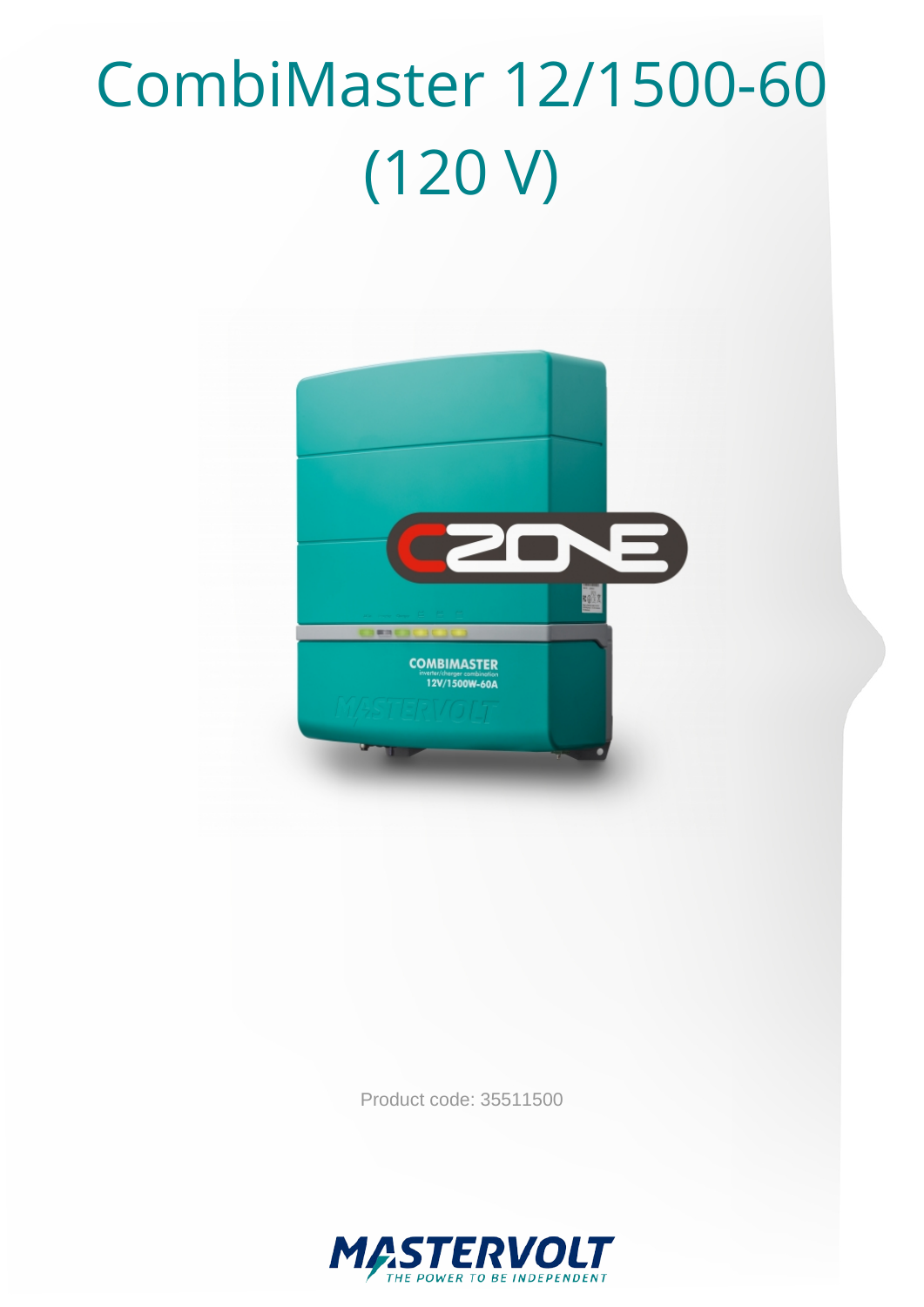#### **Unmatched performance at an unprecedented price**

Designed with the customer in mind and using the latest technology, the CombiMaster range is all about user-friendliness and reliability. But don't let that friendly appearance misguide you: the powerful CombiMaster range drives even the heaviest and most sensitive loads with ease!

With the CombiMaster, power dips and failures belong to the past. The automatic AC transfer system switches between generator or mains and inverter output, ensuring a constant power supply. Its Power Assist function prevents tripping of the mains fuse in case you're connected to a weak land line or small generator.

The CombiMaster range delivers unmatched performance and value for money. As you would expect from Mastervolt, the CombiMaster is completed with MasterBus, CZone and NMEA 2000 compatible communication, allowing for a broad range of monitoring and system integration options.

#### **Remote Control and Monitoring options**

- · MasterBus compatible via SmartRemote or EasyView 5 display.
- · CZone / NMEA 2000 compatible via Touch 5 or Touch 10 display.
- · NMEA 2000 compatible via 3rd party multifunctional display.

#### **Features**

- · Most compact and lightweight Combi in its class.
- Reliable, hum-free and longer operation from your batteries.
- · Starts even the heaviest and most sensitive loads.
- · Intelligent 3-step+ battery charger for faster and safer charging.
- · Automatic switching between mains and inverter mode.
- Power Assist prevents blown mains fuses.
- · Generator compatible.
- · Integrated CZone, MasterBus and NMEA 2000 communication.
- · Quick installation with heavy duty connections.
- · E-mark certified.